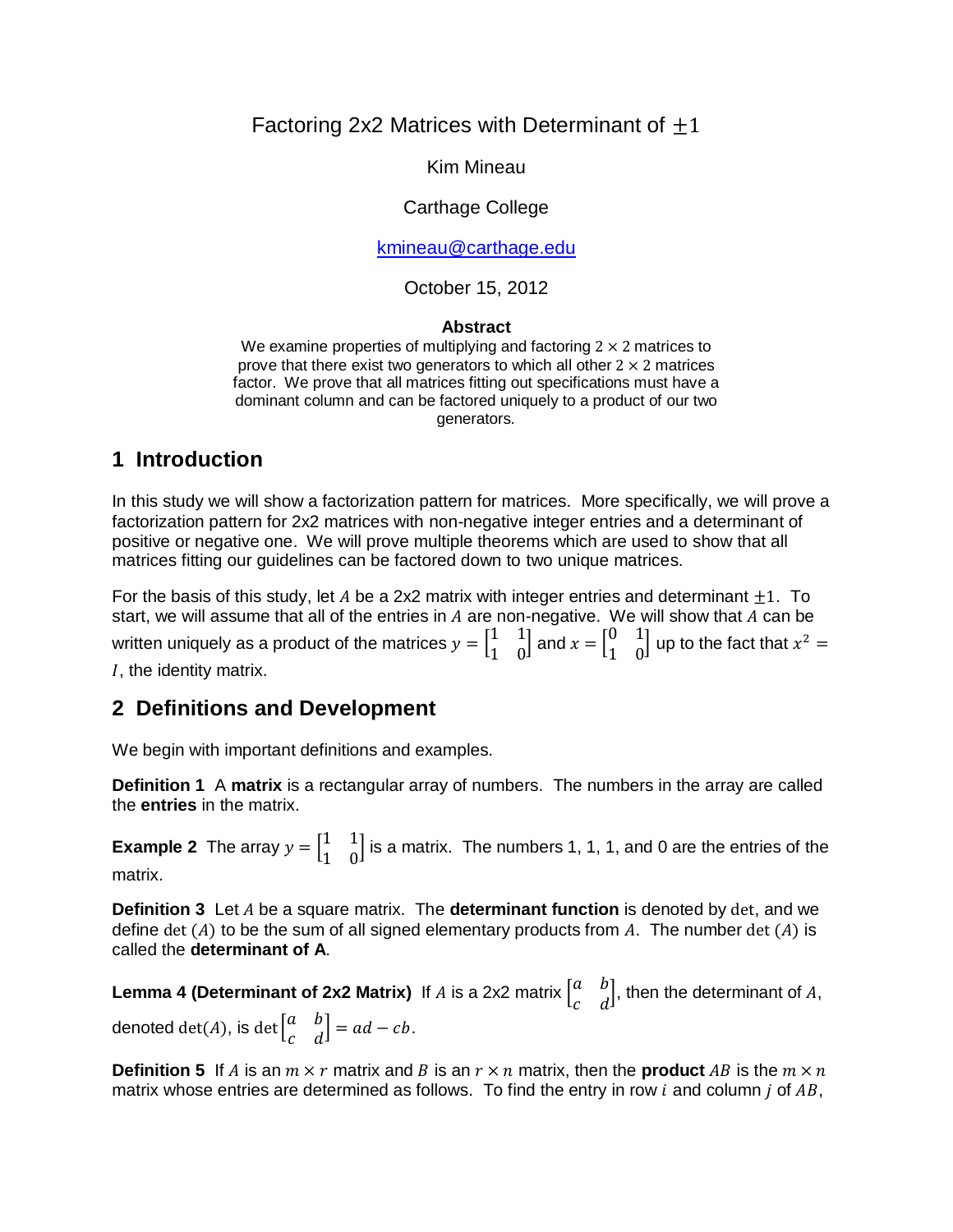single out row *i* from the matrix A and column *i* from the matrix B. Multiply the corresponding entries from the row and column together and then add up the resulting products.

**Example 6** The product of  $y = \begin{bmatrix} 1 \\ 1 \end{bmatrix}$  $\begin{bmatrix} 1 & 1 \\ 1 & 0 \end{bmatrix}$  and  $x = \begin{bmatrix} 0 \\ 1 \end{bmatrix}$  $\begin{bmatrix} 0 & 1 \\ 1 & 0 \end{bmatrix}$  is  $\begin{bmatrix} 1 \\ 1 \end{bmatrix}$  $\begin{bmatrix} 1 & 1 \\ 1 & 0 \end{bmatrix} \begin{bmatrix} 0 \\ 1 \end{bmatrix}$  $\begin{bmatrix} 0 & 1 \\ 1 & 0 \end{bmatrix} = \begin{bmatrix} 1 \\ 0 \end{bmatrix}$  $\begin{bmatrix} 1 & 1 \\ 0 & 1 \end{bmatrix}$ .

**Definition 7** The **identity matrix**, denoted *I*, is a square matrix with 1's on the main diagonal and 0's off the main diagonal. The effect of multiplying a given matrix by an identity matrix is to leave the given matrix unchanged.

**Example 8** The 2x2 identity matrix is  $\begin{bmatrix} 1 \\ 0 \end{bmatrix}$  $\begin{bmatrix} 1 & 0 \\ 0 & 1 \end{bmatrix}$ .

**Definition 9** If A is a square matrix, and if a matrix B can be found such that  $AB = BA = I$ , then  $B$  is called an **inverse** of  $A$ .

**Example 10** Given  $y = \begin{bmatrix} 1 \\ 1 \end{bmatrix}$  $\begin{bmatrix} 1 & 1 \\ 1 & 0 \end{bmatrix}$  is a square matrix and  $\begin{bmatrix} 1 \\ 1 \end{bmatrix}$  $\begin{bmatrix} 1 & 1 \\ 1 & 0 \end{bmatrix} \begin{bmatrix} 0 \\ 1 \end{bmatrix}$  $\begin{bmatrix} 0 & 1 \\ 1 & -1 \end{bmatrix} = \begin{bmatrix} 0 \\ 1 \end{bmatrix}$  $\begin{bmatrix} 0 & 1 \\ 1 & -1 \end{bmatrix} \begin{bmatrix} 1 \\ 1 \end{bmatrix}$  $\begin{bmatrix} 1 & 1 \\ 1 & 0 \end{bmatrix}$  $\begin{bmatrix} 1 \\ 2 \end{bmatrix}$  $\begin{bmatrix} 1 & 0 \\ 0 & 1 \end{bmatrix}$  = *I*, thus we see that  $y^{-1} = \begin{bmatrix} 0 \\ 1 \end{bmatrix}$  $\begin{bmatrix} 0 & 1 \\ 1 & -1 \end{bmatrix}$ .

**Definition 11** A matrix  $A = \begin{bmatrix} a & b \\ c & d \end{bmatrix}$  $\begin{bmatrix} a & b \ c & d \end{bmatrix}$  has a **dominant column** if  $a \ge b$  and  $c \ge d$  or  $b \ge a$  and  $d \geq c$ .

**Example 12** The matrix  $A = \begin{bmatrix} 5 \\ 2 \end{bmatrix}$  $\begin{bmatrix} 3 & 3 \\ 2 & 1 \end{bmatrix}$  has a dominant column because  $5 \ge 3$  and  $2 \ge 1$ .

Note that  $\det\left[ \begin{matrix} a & b \end{matrix} \right]$  $\begin{bmatrix} a & b \ c & d \end{bmatrix}$  =  $ad - bc$ , and  $\det \begin{bmatrix} 5 \ 2 \end{bmatrix}$  $\begin{bmatrix} 3 & 3 \\ 2 & 1 \end{bmatrix}$  = (5 · 1) – (3 · 2) = 5 – 6 = –1.

**Example 13** The matrix  $B = \begin{bmatrix} 5 \\ 2 \end{bmatrix}$  $\begin{bmatrix} 3 & 0 \\ 3 & 2 \end{bmatrix}$  does not have a dominant column.

Notice that det  $\int_a^b$  $\begin{bmatrix} a & b \ c & d \end{bmatrix}$  –  $ad - bc$ , and that  $\det \begin{bmatrix} 5 \ 3 \end{bmatrix}$  $\begin{bmatrix} 3 & 0 \\ 3 & 2 \end{bmatrix}$  = (5 · 2) – (6 · 3) = 10 – 18 = –8.

# **3 Results**

Now we present the main results of this study.

**Theorem 14 (Dominant Column Theorem)** Every 2x2 matrix  $A = \begin{bmatrix} a & b \end{bmatrix}$  $\begin{bmatrix} a & b \\ c & d \end{bmatrix}$  with non-negative integer entries and a determinant of  $\pm 1$  must have a dominant column, except the identity matrix and  $x = \begin{bmatrix} 0 \\ 1 \end{bmatrix}$  $\begin{bmatrix} 0 & 1 \\ 1 & 0 \end{bmatrix}$ . That is, either  $a \ge b$  and  $c \ge d$  or  $b \ge a$  and  $d \ge c$ .

*Proof.* Suppose that  $a > b$  and  $d > c$ , which implies that  $ad > bc$ . It is also true that  $a \ge b + 1$ and  $d \geq c + 1$ . Note that  $\det \begin{bmatrix} a & b \end{bmatrix}$  $\begin{bmatrix} a & b \ c & d \end{bmatrix}$  =  $\pm 1$ . We know that  $\det \begin{bmatrix} a & b \ c & d \end{bmatrix}$  $\begin{bmatrix} a & b \\ c & d \end{bmatrix}$  = ad – bc > 0 which implies that  $ad - bc = 1$ . This implies that  $ad = 1 + bc$ . Since  $a, d = 1$  and  $b, c = 0$  generates the identity matrix, and  $a, d = 0$  and  $b, c = 1$  generates x, we will assume that either  $a \ge 1$  or  $d \geq 1$  and either  $b \geq 1$  or  $c \geq 1$ . Then,  $ad \geq (b+1)(c+1)$  which implies that  $ad \geq bc+b+c+1$ 1. This implies that  $ad - bc \ge b + c + 1 > 2$  thus implying that  $ad - bc > 2$ , a contradiction. Not having a dominant column results in a determinant not equal to  $\pm 1$ . Therefore, there must be a dominant column. ■